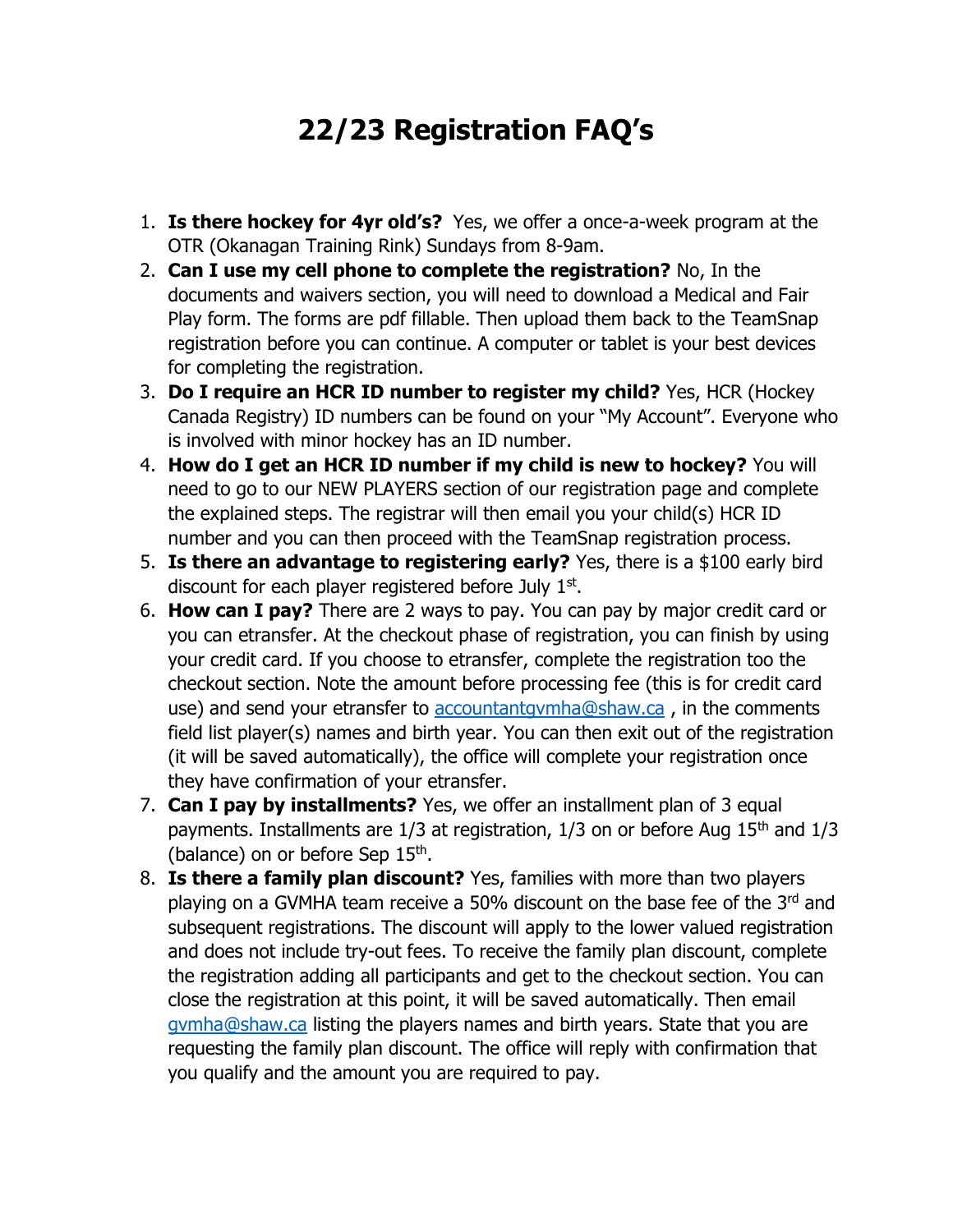- 9. **Why is there a try-out fee for Development or Rep?** Try-outs require additional ice, evaluators and referees. The fee of \$175 per player is used to offset these additional costs.
- 10.**Can my daughter play on an all-girls team?** Yes, we are planning to have all-female teams at U9 and U13 for recreation and there are female rep teams for U15 and U18.
- 11.**What are carding fees?** Carding fees are for development and rep teams. These teams receive an extra practice each week and the fee covers the additional ice time.
- 12.**What are Superleague fees?** Recreation teams play in the OMAHA North Superleague. The fee (approx. \$50 per player) goes to cover the playoff tournament at the end of the season.
- 13.**What are team fees?** Team fees are additional things the team does aside from practices and league games. These may include: tournament entry fees, apparel, dryland training, team parties, exhibition games, coach expenses for non-parent Head Coaches…etc. Team fees will vary depending on how many tournaments you go to and how much fundraising the team does. Typically, excess funds at the end of the season are returned to the parents. Rep team fee are typically around \$500 per season and Rec team fees are typically around \$200 per season.
- 14.**Can more than one parent be on the email list?** Yes, we understand we have split families where communication is sometimes challenging. If both parents' emails are added at registration, both will receive critical emails.
- 15.**Is financial assistance available?** Yes, we list on our website several organizations along with links that offer financial assistance to families. Typically, families apply, the organization then send the funds directly to GVMHA. We will then contact the family to arrange the balance of the registration fee.
- 16.**What is GVMHA's refund policy?** Pro-rated refunds are available up to Dec  $31<sup>st</sup>$  minus a \$50 administration fee. No refunds will be given to suspended players.
- 17.**Do I have to pay immediately if my I'm trying out for a higher-level team?** No, you must register so that you ensure you have spot if you are assigned back to GVMHA. So complete registration up to the checkout section. You can the close the registration, it will automatically save your progress. Then email [gvmha@shaw.ca](mailto:gvmha@shaw.ca) and advise you are trying out for a higher-level team ( U18 AAA or AA, U16 AAA, U15AAA or AA, U18 AAA or A Female, U15A Female).
- 18.**I don't have a computer; can I register by paper?** No, All registrations must be done using our TeamSnap online registration. If required, you can arrange to come down to the minor hockey office and we will assist with one of our computers.